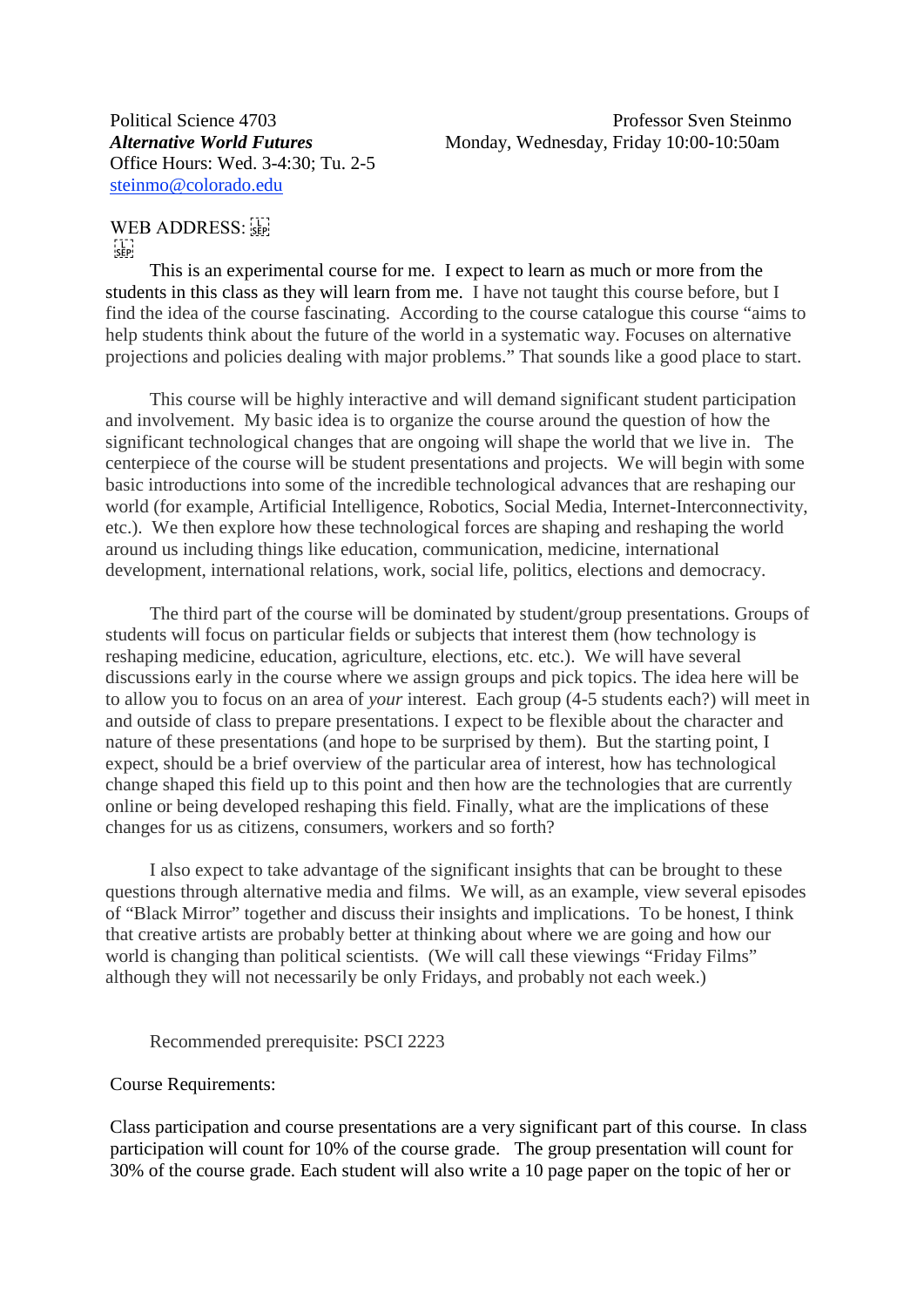his presentation topic. This paper will count for 30% of the course grade. The final exam will count for 30% of the course grade.

The final exam will consist of a combination of some short answer questions and some larger essay type questions. The essay questions will be handed out to the student at least one week before the test. I will choose which question or questions the students will write on during the in-class exams. For the written essay, the students will write on the topic of their presentation. I expect that each student in the group will write a separate paper. I am, however, open to alternative suggestions. This course, after all, is an experiment.

## **Readings:**

(Note: Some readings will be posted on the class web cite. All readings are subject to change as we move through the semester. Please check WEB site weekly for current reading assignments).

There are two required texts ordered for the class (available in the bookstore):

- Alec Ross, *Industries of the Future,* Simon and Schuster, 2017
- Kevin Kelly, *The Inevitable: Understanding the 12 Technological Forces that will shape our Future,* Penguin Books, 2016

In addition to these texts we will have assigned readings drawn from internet and open access sources. These will be linked to the course syllabus on line. There will also be reading assignments directed by the student groups making presentations each week.

The majority of the required readings for this class will be found in these books. However, in order to bring other perspectives to the class readings and/or to cover materials not found in these books, we will also have readings that can be accessed through the class WEB site. To access these readings, go to the class web cite and click on the highlighted reading... identified with (ON Class WEB) see

```
\prod_{\mathsf{SEP}}
```
 $\prod_{i\in \mathbf{F}(\mathbf{p})}$ 

## **Weekly Schedule:**

**Week 1 (Aug. 28 -)** Introductions and Orientation

# **(August 30** – **Sept 1) - The Interconnectivity of Everything**

*Reading: Industries of the Future, Introduction. pp. 1-14. Friday film: (Black Mirror: Be Right Back)*

#### **Week 2 (Sept 4 - 8) - Technology and Change** *Reading:*

*The Inevitable, Chapters 1 + 2, pp. 9-60.*

# **Week 3 (Sept. 11 - 15) – The Rise of the Robot**

*Reading: Industries of the Future, Chapter 1, "Here Come the Robots" pp. 15-43. Friday Film: (Black Mirror: Nosedive)*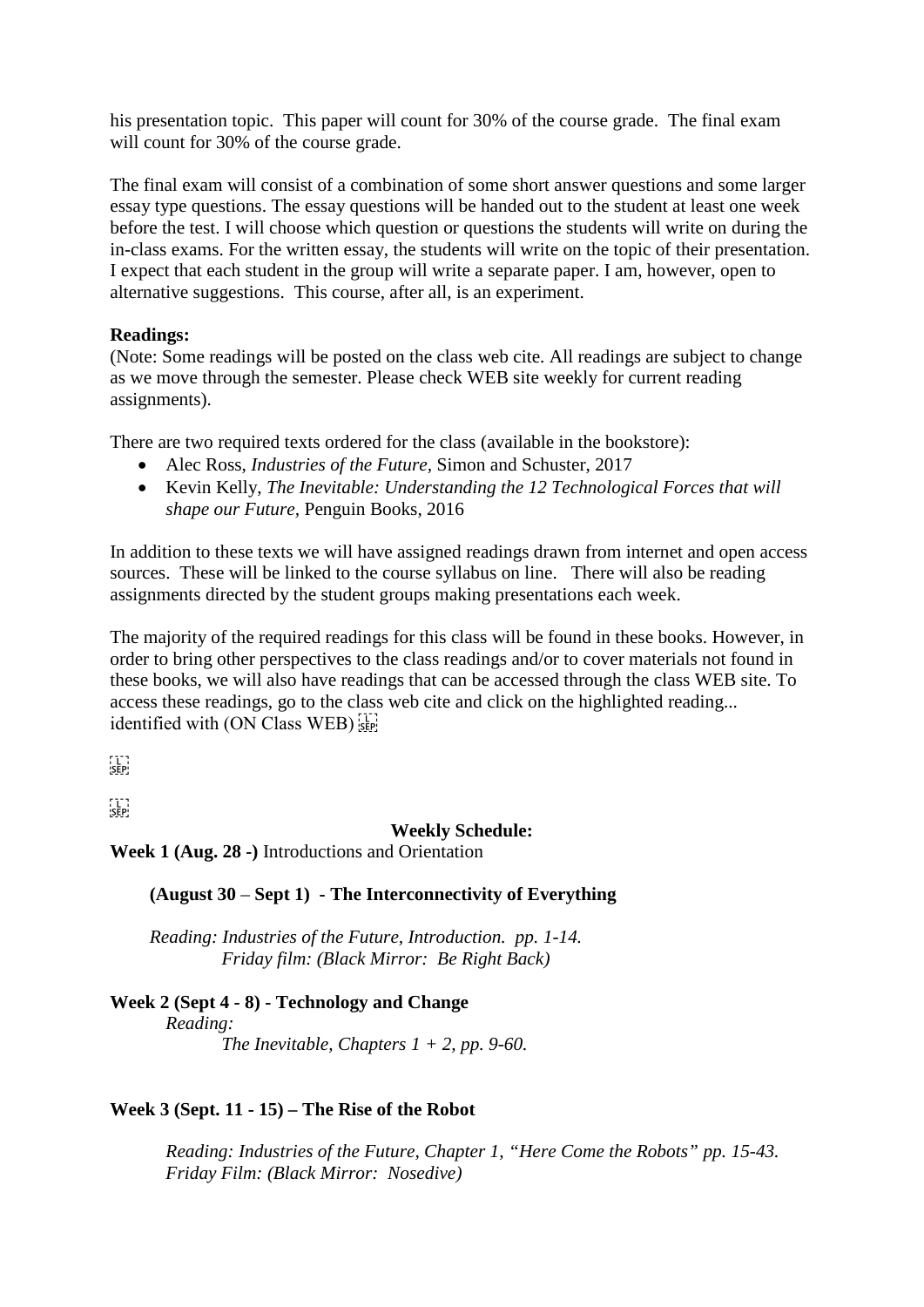## **Week 4 (Sept. 18 - 22) – Artificial Intelligence vs. Human Intelligence?** *Reading: Industries of the Future, Chapter 2, "The Future of the Human Machine" pp. 44-76 The Inevitable, Chapter 2, Cognifying, pp. 29-60*

Group work/planning session

## **Week 5 (Sept. 25-29) - The Modern Workplace**

*Reading: Industries of the Future, Ch. 6, Geography of Future of Markets, 186-240*

# **Week 6 (Oct. 4 + 6) Markets, Capitalism, and Money** *NOTE: no class meeting Monday, October 2*

*Reading: Industries of the Future, Chapter 3, pp. 76-120.*

*Monday Film: (The Hunger Games?)*

## **Week 7 (Oct. 9-13) Markets, Capitalism and Money, part 2.**

*Readings: Industries of the Future, Ch. 5, pp. 152-186.*

Group work/planning sessions

### **Week 8 (Oct. 23-27) Social Life**

*Reading: The Inevitable, Chapters 6 + 7 + 9, pp. 135-193 + 211–235.*

#### **Week 9 (Oct. 30 - Nov. 3) Politics and Democracy in the Age of the Internet**

*Readings: Industries of the Future, Ch. 4, pp. 121 – 151. Friday Film: Mad Max?* 

#### **Week 10 (Nov. 6 - 10) Education**

*Reading: Industries of the Future, Conclusion, pp. 140-150 The Inevitable, Chapter 7, pp. 191*

Group work/planning sessions

#### **Week 11 (Nov. 13 - 15)**

- *Group Presentations*
- Readings: TBA
	- • *No Class Friday, November 17 (have a good break)*

# **Week 12,** *THANKSGIVING BREAK*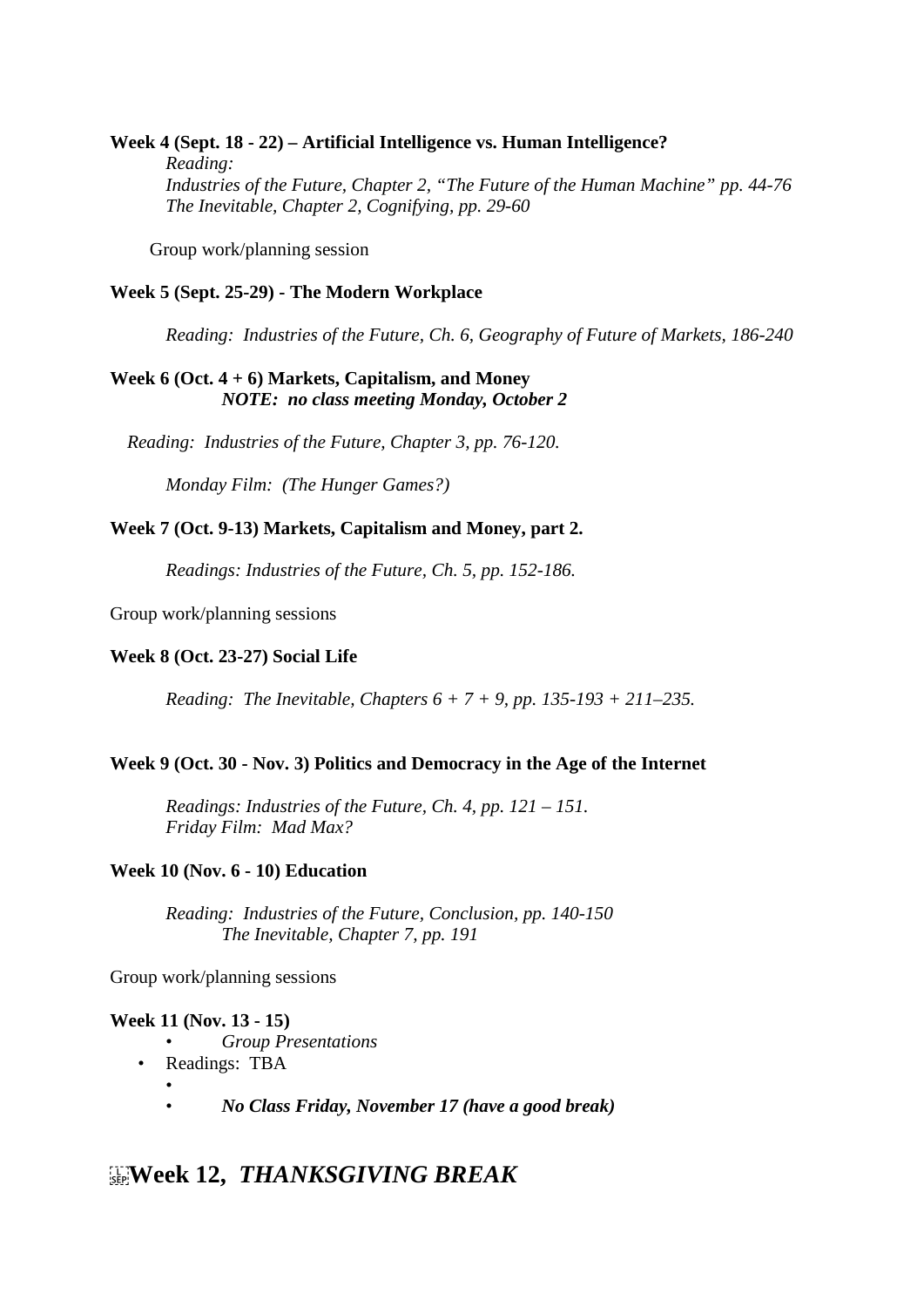## **Week 13 (Nov. 27 – December 1)**

*Group Presentations* Readings: TBA

 **Week 14 (Dec. 4 - 8)**  Essays due in class - or before (Nov. 21) *Group Presentations* Readings: TBA

**Week 15 (Dec. 11 - 15)** *Group Presentations* 

*Summing up and preparing for the Final*

No Class Readings

# **Final Exam: Saturday, Dec. 16 ---- 4:30p.m. – 7:00 p.m.**

# Accommodation for Disabilities

If you qualify for accommodations because of a disability, please submit your accommodation letter from Disability Services to your faculty member in a timely manner so that your needs can be addressed. Disability Services determines accommodations based on documented disabilities in the academic environment. Information on requesting accommodations is located on the [Disability](http://www.colorado.edu/disabilityservices/students) Services [website](http://www.colorado.edu/disabilityservices/students) ([www.colorado.edu/disabilityservices/students](http://www.colorado.edu/disabilityservices/students)). Contact Disability Services at 303- 492-8671 or [dsinfo@colorado.edu](mailto:dsinfo@colorado.edu) for further assistance. If you have a temporary medical condition or injury, see [Temporary](http://www.colorado.edu/disabilityservices/students/temporary-medical-conditions) Medical Conditions under the Students tab on the Disability Services website and discuss your needs with your professor.

# Religious Holidays

Campus policy regarding religious observances requires that faculty make every effort to deal reasonably and fairly with all students who, because of religious obligations, have conflicts with scheduled exams, assignments or required attendance. In this class, {{*insert your procedures here*}}

See the campus policy regarding religious [observances](http://www.colorado.edu/policies/observance-religious-holidays-and-absences-classes-andor-exams) for full details.

## Classroom Behavior

Faculty and students should be aware of the campus Classroom and [Course-Related](http://www.colorado.edu/policies/student-classroom-and-course-related-behavior) [Behavior](http://www.colorado.edu/policies/student-classroom-and-course-related-behavior) policy which describes examples of unacceptable classroom behavior and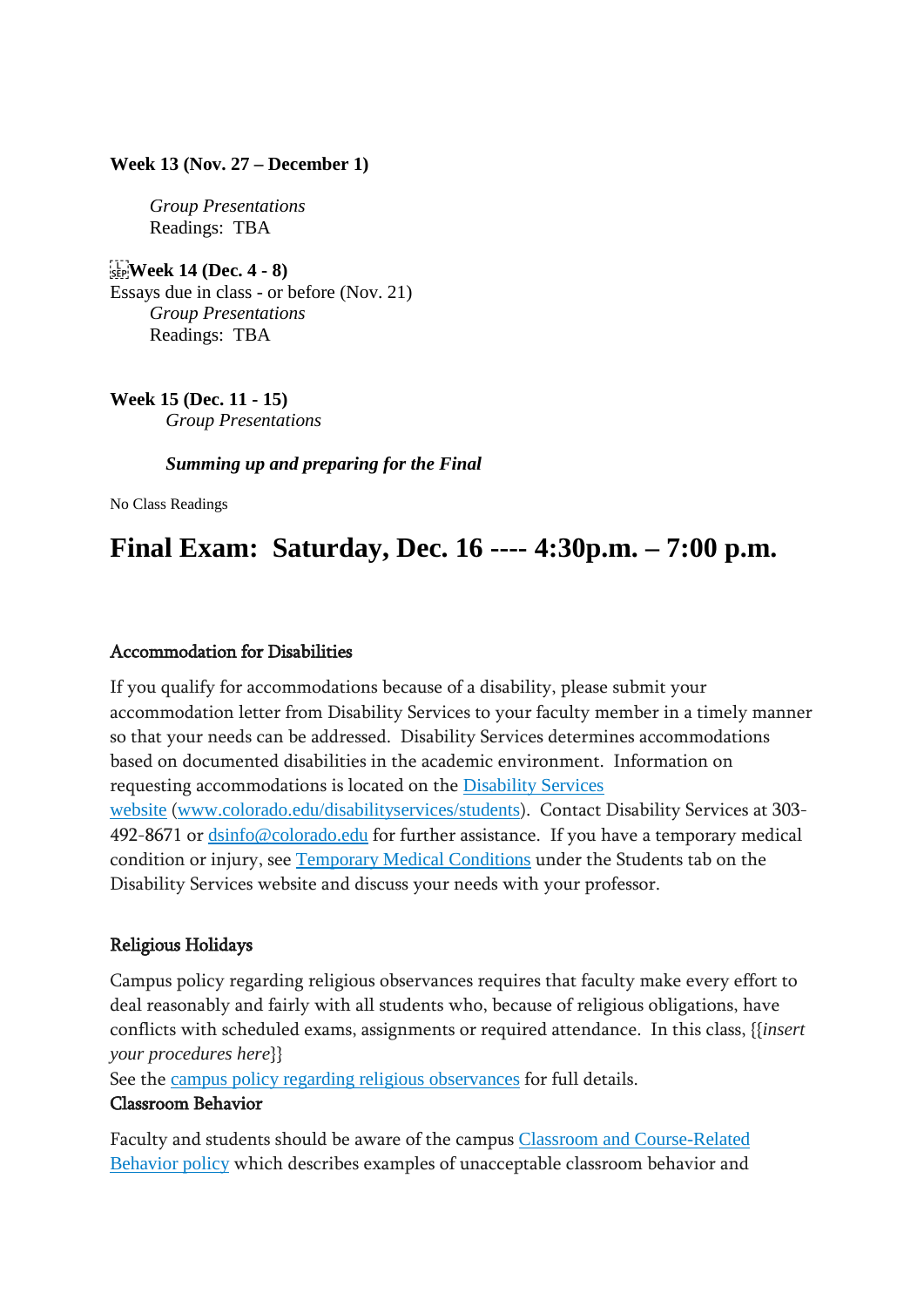provides information on how to handle such circumstances should they arise. Faculty are encouraged to address the issue of classroom behavior in the syllabus, and to understand their [professional](http://www.colorado.edu/bfa/sites/default/files/attached-files/PRDJanuary16_2013_0.pdf) rights and duties.

# Classroom behavior

Students and faculty each have responsibility for maintaining an appropriate learning environment. Those who fail to adhere to such behavioral standards may be subject to discipline. Professional courtesy and sensitivity are especially important with respect to individuals and topics dealing with race, color, national origin, sex, pregnancy, age, disability, creed, religion, sexual orientation, gender identity, gender expression, veteran status, political affiliation or political philosophy. Class rosters are provided to the instructor with the student's legal name. I will gladly honor your request to address you by an alternate name or gender pronoun. Please advise me of this preference early in the semester so that I may make appropriate changes to my records. For more information, see the policies on [classroom](http://www.colorado.edu/policies/student-classroom-and-course-related-behavior) behavior and the Student Code of [Conduct](http://www.colorado.edu/osccr/).

# Sexual Misconduct, Discrimination, Harassment and/or Related Retaliation

The University of Colorado Boulder (CU Boulder) is committed to maintaining a positive learning, working, and living environment. CU Boulder will not tolerate acts of sexual misconduct, discrimination, harassment or related retaliation against or by any employee or student. CU's Sexual Misconduct Policy prohibits sexual assault, sexual exploitation, sexual harassment, intimate partner abuse (dating or domestic violence), stalking or related retaliation. CU Boulder's Discrimination and Harassment Policy prohibits discrimination, harassment or related retaliation based on race, color, national origin, sex, pregnancy, age, disability, creed, religion, sexual orientation, gender identity, gender expression, veteran status, political affiliation or political philosophy. Individuals who believe they have been subject to misconduct under either policy should contact the Office of Institutional Equity and Compliance (OIEC) at 303-492-2127. Information about the OIEC, the above referenced policies, and the campus resources available to assist individuals regarding sexual misconduct, discrimination, harassment or related retaliation can be found at the OIEC [website](http://www.colorado.edu/institutionalequity/).

# Honor Code

All students enrolled in a University of Colorado Boulder course are responsible for knowing and adhering to the [academic](http://www.colorado.edu/policies/academic-integrity-policy) integrity policy. Violations of the policy may include: plagiarism, cheating, fabrication, lying, bribery, threat, unauthorized access to academic materials, clicker fraud, resubmission, and aiding academic dishonesty. All incidents of academic misconduct will be reported to the Honor Code Council ([honor@colorado.edu](mailto:honor@colorado.edu); 303-735-2273). Students who are found responsible for violating the academic integrity policy will be subject to nonacademic sanctions from the Honor Code